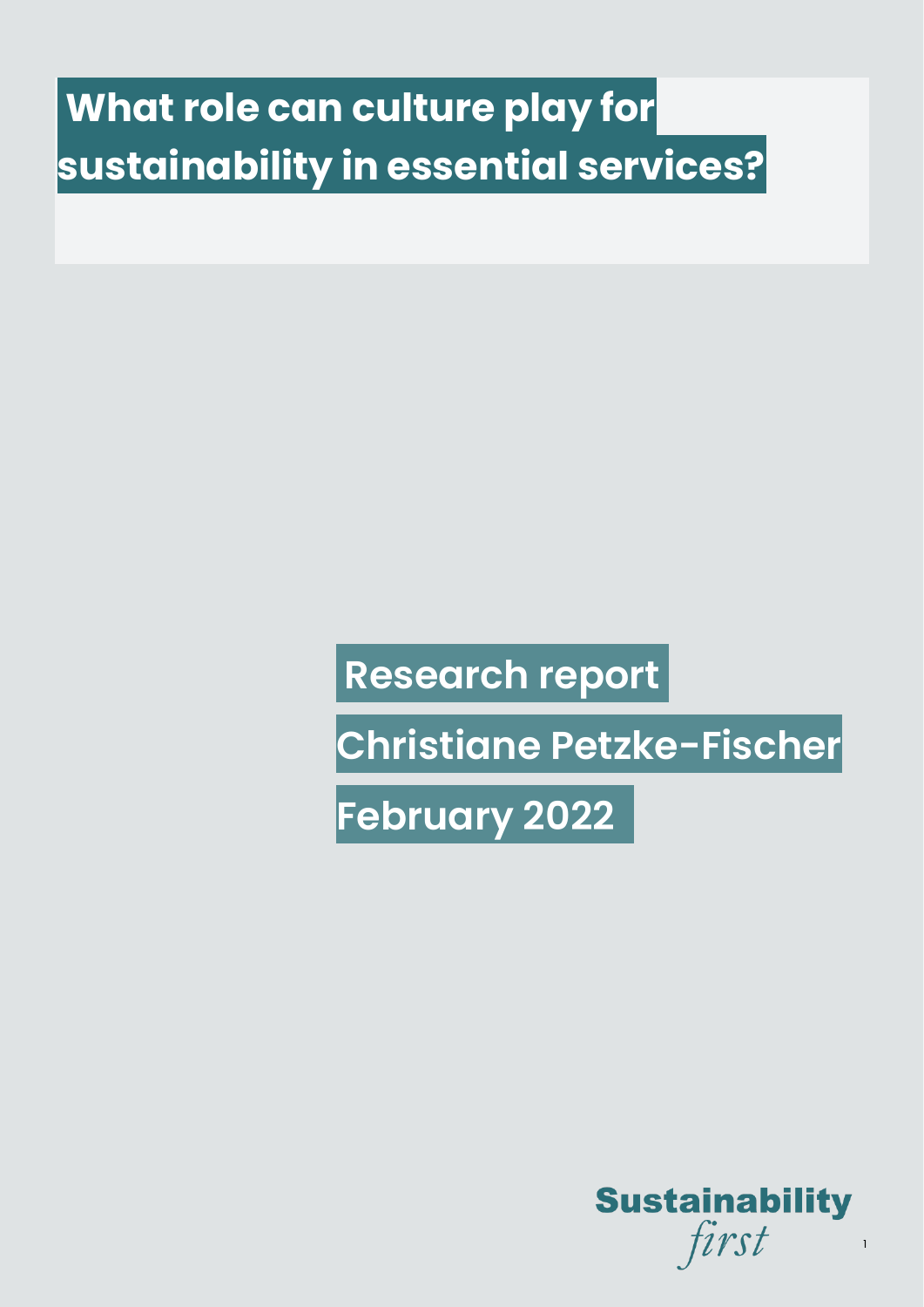This research report provides a short literature review and reflections from four in depth interviews from experts\* in this field on the role organisational culture can play in attaining sustainability in the essential services of water, energy and communications. It forms part of our Sustainability Principles project and explores how principles can shape organisational culture to achieve sustainability.

\*Interviews with leading cultural and sustainability practitioners and think tanks were conducted under Chatham House rules. The quotes from the interviews in this report have therefore been anonymised.

## **Sustainability First**

Sustainability First is a think-tank that promotes practical, sustainable solutions to improve environmental, economic, and social wellbeing. We are a registered charity that primarily works in the public utilities, and have a long, proven record of delivering impactful projects that help shape policy, regulation, and company behaviour in the energy and water sectors.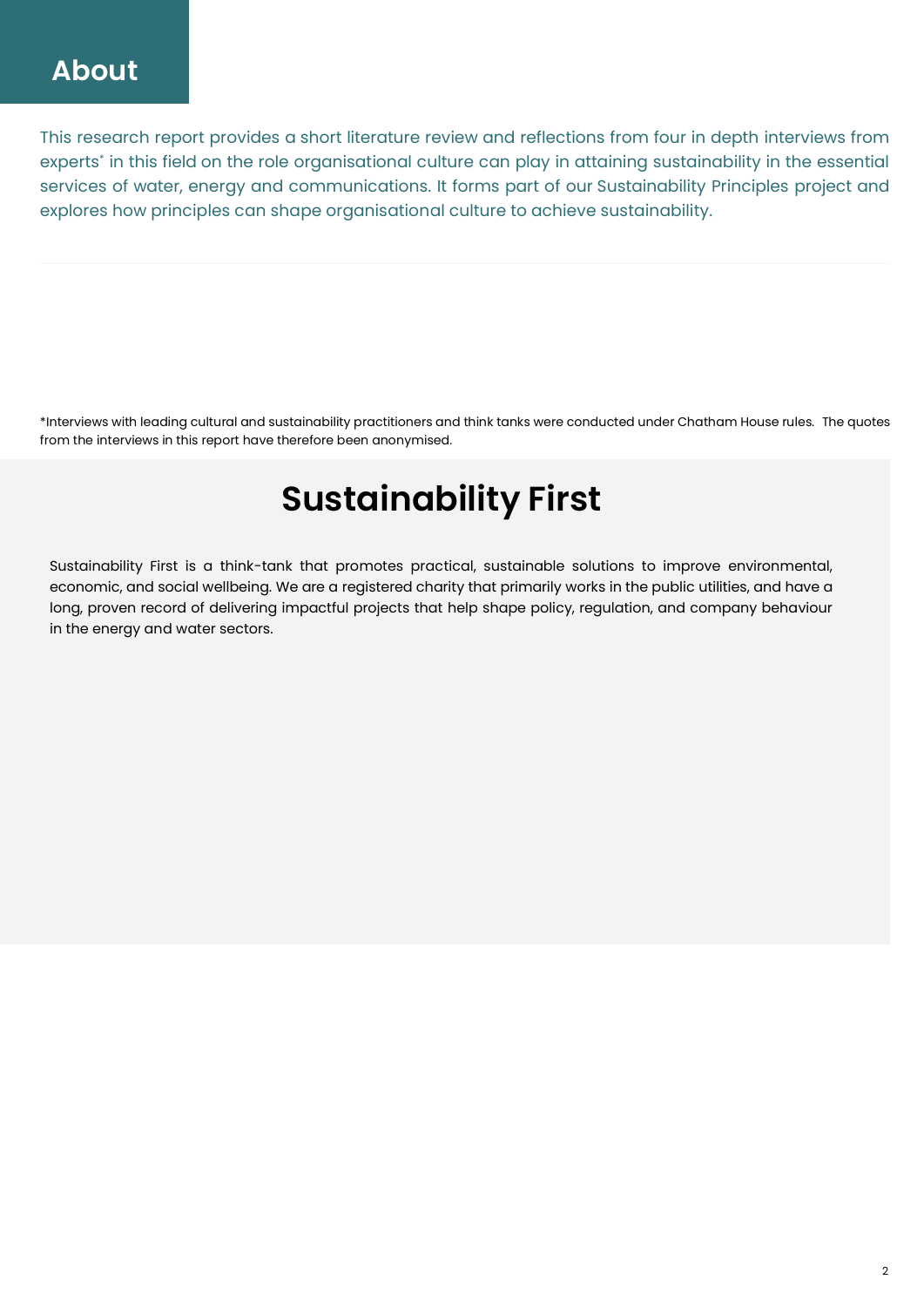## **Introduction**

Culture underpins everything any organisation tries to do. Crucially, culture and strategy must be aligned otherwise strategies are likely to fail (Groysberg et al., 2018; O'Riordan, 2015; PricewaterhouseCoopers, 2018). Culture needs to be aligned with an organisation's business model (CIPD, 2016) and can also be a key influence on employee engagement and retention (CIPD, 2020).

Despite the importance of culture in achieving organisational change, there is a research gap in this area. Most of the academic research on culture is focused on private companies. Given the variety of definitions, this research can sometimes be inaccessible, and it is not always clear how it can best be implemented. In comparison with research on corporate culture there is less research on culture within policy makers and regulators.

Research into what culture is needed to deliver sustainable outcomes has been limited and mostly focused on the necessary culture for change, rather than what a culture supporting sustainability may look like. However, there is research on how cultural considerations can address challenges in a rapidly changing environment (Groysberg et al., 2018). And research has been done on how organisational culture can influence organisations' decision-making (Tilley, 2019) which is important if we are going to get a transformational shift towards deeper sustainable practices.

Throughout this report the term essential services is used to refer to the services provided by the energy, water and communications sectors. In the UK, the culture in these sectors has historical roots. Services that were formerly state run and owned, so called public utilities, have for over three decades been provided by private companies (with the exception of water in Scotland where the sector is still in the public sector and Wales where Welsh Water is a mutual). The sectors largely use private capital to deliver public value. The monopoly activities in the sectors tend to be highly regulated to ensure consumer protection. Whilst this regulation has traditionally been primarily based on consumer issues such as price and reliability, it increasingly includes wider social and environmental outcomes to account for the overall impact of these firms.

The changes currently taking place within much of the energy, water and communications sectors are profound and impact all actors – companies, regulators and policy makers (although for somewhat different reasons and to different extents, depending on the sector). Arguably there needs to be a similarly profound cultural change within these sectors if they are to deliver economic, social and environmental wellbeing.

This report analyses how organisational culture, especially within these essential services, can support this transformation. Conclusions are drawn regarding how a principles-based approach could be used to aid that cultural change.

## **Outline of the report**

The report is divided as follows:

- The concept of organisational culture
- Different ways of changing organisational culture, including "measuring" methods and monitoring change;
- Specific issues of organisational culture and cultural change in essential services, in particular, as these relate to regulators and policy makers – and the issue of 'regulating for culture';
- Achieving culture change in complex adaptive systems such as essential services;
- Culture change and sustainability; and
- How these findings may influence the use of principles for sustainable transformation.

### **Definition of organisational culture**

Organisational culture is a complex subject with a rich research history. Frameworks for understanding culture can be divided into three main types according to Howard-Grenville et al. (2015): values based, cognitive frames or interpretations and patterned actions. This research proposes defining organisational culture as a combination of all of these frameworks. However, they also suggest that each approach is useful as they have different implications regarding changing an organisation's culture. Annexe 1 contains further details about each framework.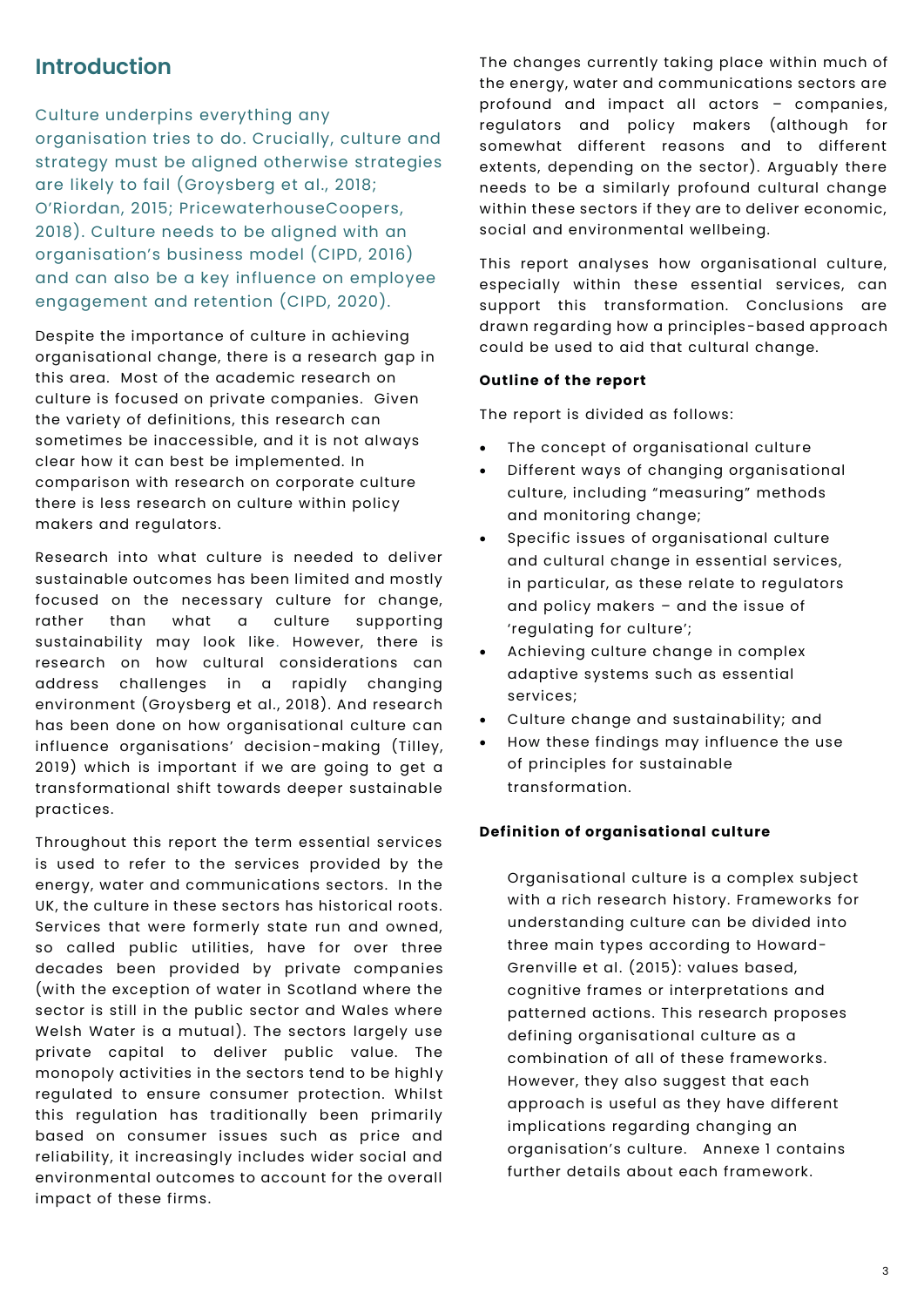## **Different ways of changing organisational culture**

A review in professional and academic literature shows the following general approaches to achieving cultural change (CIPD, 2016; CIPD, 2021; MCG, 2018; McKinsey, 2019; FCA, 2018):

- 1. Evaluate the cultural status quo to know the starting point of change. This requires qualitative measures (e.g. surveys, focus groups, leadership assessment etc), and quantitative proxy measures (e.g. employee retention, performance metrics).
- 2. Decide on the desired culture, which aligns with strategy and business model. This involves deciding on specific cultural attributes or types.
- 3. Select key leverages to focus on to enable change, using stories to make them accessible. Here culture is viewed as a social construct.
- 4. Ensure executive leadership support and willingness to be role models for change, i.e. "walk the talk". It is not enough to only involve executive management.
- 5. Ensure all levels of management and staff have the necessary skills and support to enable change.
- 6. Engage all employees so cultural change is accepted at the start of the process.
- 7. Communicating change effectively is key, including:
	- a. Why cultural change is necessary; and
	- b. Make the necessary change tangible to each employee using stories depending on their position within the organisation.
- 8. Be aware that cultural change is a long-term endeavour and organisational culture needs continuous monitoring.
- 9. Measure change using the approaches described in step 1.

## **Organisational culture in government and regulators**

Most of the academic research in the area of organisational culture has focused on private companies. As previously noted, in the UK, energy, water (except in Wales and Scotland) and communications companies are privately owned. However, they operate within policy and regulatory frameworks. There is less research on organisational culture in public sector organisations' such as government departments and regulatory bodies. However, research indicates that the cultures of public

bodies can differ from those of private organisations (Hallsworth and Rutter, 2011; Howard-Grenville et al., 2015).

- **Turnover rates**: One of the indicators for assessing organisational culture in private organisations are turnover rates; and in the civil service this has accelerated in the last two decades, with crucial departments such as the Treasury losing up to a quarter of their staff annually (Sasse and Norris, 2019). Even those staying in the civil service may move frequently between departments and divisions within them, with fast trackers being actively incentivised to do so. This can be debilitating and result in lack of accountability longerterm for impacts of decisions, lack of institutional memory etc. The turnover of Ministers etc can also be high.
- **Motivation and values:** Whilst public sector employees may be partly motivated to work due to altruism, desire to serve society etc, good pay and job security can also play an important role. O'Riordan (2015) points to the importance of values in the public sector: a public organisation needs the public's trust, which it obtains by embracing certain values such as those outlined in the Seven Principles of Public Life (selflessness, integrity, objectivity, accountability, openness, honesty and leadership). Cultures can be rather riskaverse as negative consequences of errors may be high, but positive consequences of overperformance and innovation may be low (McKinsey, 2019). Much of the research in this area, however, is focused on ethics and elected officials.

## **Attitudes to change:**

Change can have a different connotation within the public sector. Reform can be interpreted as moving from something bad (i.e. old = bureaucratic) to something good (i.e. new = modern). Benefits of existing culture such as continuity, honesty and treating citizens equally are therefore often overlooked (O'Riordan, 2015). If change per se is seen as a negative evaluation of the status quo, resistance may be even higher.

Change efforts within policy making organisations and regulators often span across multiple organisations in contrast to private organisations, which may only need to focus on themselves.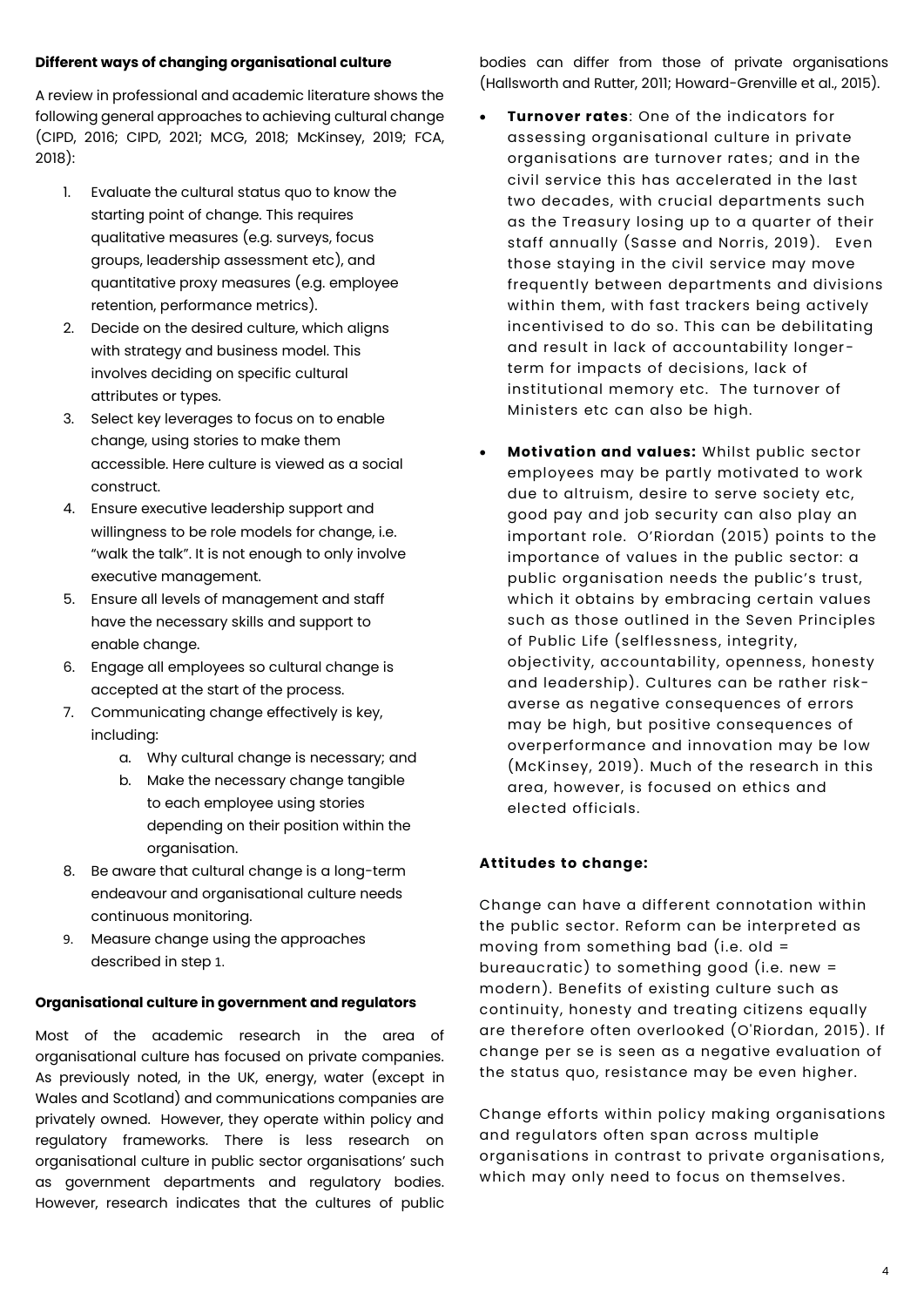Relevant skills may be lacking across the public sector organisation: leading through change requires specific change management skills, such as strong communication skills. However, structures can often be hierarchical coupled with top-down communication, so leaders may lack collaborative communication skills. This is compounded by employees whose careers, traditionally at least, may have largely been within the public sector. Skill sets may be very specific among staff, so critical gaps, such as operational delivery and analytic capabilities or change management, might be lacking (McKinsey, 2019) .

Nonetheless, public sector organisations such as government departments can have advantages when embarking on organisational culture change. They can tap into resources for talent from much broader parts of society: both for voluntary in-puts and ideas, using tools such as calls for evidence, consultations or competitions open to society (McKinsey, 2019).

- **Varying cultures and goals**: Just as in private companies, individual cultures can vary within and between government departments. Public sector organisations often have to achieve multiple goals which can be linked to political mandates which may be ambiguous and change with election cycles. Public sector bodies also have different access to resources than private organisations. Leadership often still faces competition, though, namely regarding resources and influence, which can make organisation-wide agreement on purpose and collaboration harder. A collective responsibility for issues among management may be missing as a result (Leslie & Tilley, 2004; McKinsey, 2019).
- **Regulatory culture**: There is limited research on the culture within regulatory bodies. Regulatory culture tends to be regulator specific. Regulators in general tend to have less control over their internal goals, which are often not chosen by their own leadership, and they tend to have to pursue multiple goals at once. This can make it difficult to align the organisational culture to these goals (Howard-Grenville et al., 2015).

"**Change in the essential services sector requires systems change. Currently, system change focuses mostly on**  **what we can see, but culture is intangible.** The sector is often shaped by **risk and reactionary approaches." 1**

Regulators are increasingly aware of the importance of culture in the sectors and companies that they regulate to deliver their duties. However, they have traditionally been nervous about 'regulating for culture' per se. They have pointed out that culture cannot be imposed from the outside on those regulated and noted that responsibility for delivering change lies with those entrusted with governance and leadership.

## **Regulating for culture?**

Regulators are increasingly aware of the importance of culture in the sectors and companies that they regulate to deliver their duties. However, they have traditionally been nervous about 'regulating for culture' per se. They have pointed out that culture cannot be imposed from the outside on those regulated and noted that responsibility for delivering change lies with those entrusted with governance and leadership.

In areas such as financial services, regulators are, however, actively tasked with influencing organisational culture in the companies they regulate. After 2008 and the financial crash, it has been recognised that culture can be the main influence on corporate conduct, with consumers, employees and stakeholders being seen at risk of serious harm if company conduct is poor (Atkins et al., 2020; FCA, 2018). A key part of that historically has been to generate debate about culture to bring the interdependence between organisational culture and public trust to the foreground. Culture is now a key part of the Financial Conduct Authority's (FCA) supervision practice which requires leaders of regulated companies to be accountable for their individual behaviour as well as that of their whole organisation. The goal is to get companies to move beyond a culture of rule compliance and embrace true cultural change (FCA, 2018).

In the **water sector**, Ofwat has carried out significant work on board leadership and governance which has highlighted the importance of purpose, values and culture (Ofwat, 2019). And the **energy crisis** is leading Ofgem to consider issues around supplier governance and accountability (Ofgem, 2021) of which culture should be a part.

A general challenge in this context is the information asymmetry that arises from a regulator's necessarily

<sup>&</sup>lt;sup>1</sup> Excerpt from an interview with a senior UK academic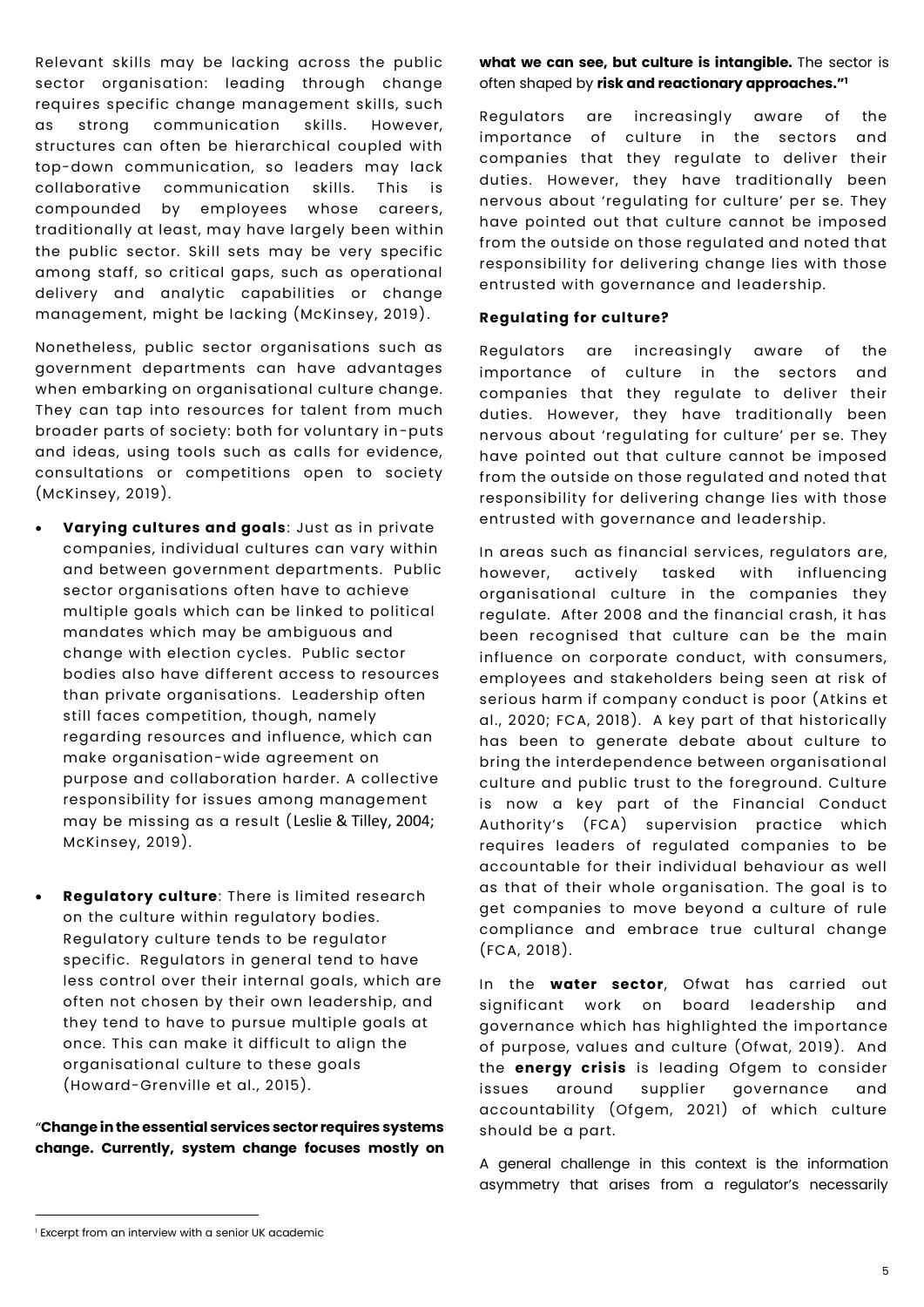restricted view into the culture of the companies they regulate, given they only gain limited physical access and rely on information provided to them by companies (Howard-Grenville et al., 2015). It is worth noting that the introduction of Customer Challenge Groups in the water sector and Customer Engagement and User Groups in the energy networks sector has provided regulators with the opportunity for new insights on utility culture. However, the potential of these independent, grass-roots but armslength groups has arguably yet to be maximised by regulators (Sustainability First, July 2021).

Further challenges for regulators arise from not being able to measure culture the same as other aspects of business and the acknowledgement that focusing solely on influencing companies' leaderships may not be enough (FCA, 2018). It is important to be aware that a regulator's culture influences the relationship they have with those they regulate, in particular it also influences the culture of those regulated (Howard-Grenville et al., 2015).

Given the complex systems policy makers operate in, Muers (2018) suggests adopting a facilitative culture, which encourages others to develop solutions. Viewing policy making and delivery as one can be easier in such a culture and likely to produce better results. However, this means the understanding of policy success may need to be reviewed, with trial-and-error approaches becoming accepted and policy makers adjusting their role.

#### **Essential services – complex adaptive systems**

The energy, water and communications sectors can be understood as complex systems in two respects: technically complex due to the physical networks involved; and organisationally complex as they comprise companies, regulators, policy makers, supply chain actors, individual customers (whose behaviour can help both solve and add to problems) and civil society groups - that often need to work together to deliver sustainable outcomes – and where feedback loops can lead to uncertainty and dynamism, increasing the need for adaptive approaches. This report is concerned with the second point only. However, this can clearly be influenced by the more technical challenges involved.

Arguably, the regulatory framework in all three sectors concerned involves multiple levels and actors, which can lead to incoherence across the sector(s) with rules potentially being interpreted differently by different actors, or areas being overlooked. Approaching regulation and culture using a system thinking lens can therefore be useful (Corbett, 2015).

Solutions proposed have traditionally focussed on the 'hard' levers of change such as institutional arrangements that concentrate decision-making in one hand. Increasingly, greater focus is being place on facilitating a culture of collaboration between regulators, for example the Regulators' Alliance for Progressing Infrastructure Development (RAPID) in water (Ofwat, 2022) or the UK Regulators Network (UKRN). Collaborative learning as well as trial and error approaches will be important to facilitate this type of collaborative culture and maximise its impact.

Moving whole systems towards a transition for sustainability undoubtedly requires system changes, making it beneficial to know how to translate requirements for organisational change within organisations, public or private, to whole systems. The interactions between the different organisation types **within a sector** are important. It is necessary to better understand how regulators can influence and shape organisational culture in the companies they regulate - as well as the relationship **between policy makers and regulators** who are delivering those policies. Understanding the interactions between actors and cultures in different sectors is also important if technical, resource and behaviour change interdependencies are to be addressed and the opportunities for breakthrough innovation to be realised.

**Learning capabilities** are key for dealing with changing environments. Organisational culture plays a vital role in such a context. Not only can attributes such as risk appetite, attitudes towards collaboration and awareness of external contexts inform the type of knowledge that is adopted, learning within a network as part of a complex system (as opposed to learning within an organisation) inevitably requires organisations to be flexible, collaborative and willing to dispense with hierarchical cultures (McKenzie, 2021).

## **What conditions are needed to create learning networks for systems change?**

- **Mindsets:** decentralised, structures for emergence (eg governance, mutual accountabilities etc), letting go of certainty
- **Relationships:** Trust, installing 'boundary spanners'/cross-boundary facilitators
- **Processes:** co-development of learning strategies, collective sensemaking, experimentation, critical reflection
- **Structures:** Collective memories and learning, simple evaluation frameworks

Source: McKenzie, F., 2021. Building a culture of learning at scale: learning networks for systems change

## **Why does organisational culture matter for sustainability transformations?**

In contrast to other reasons for cultural change, such as improving financial success, sustainability, due to its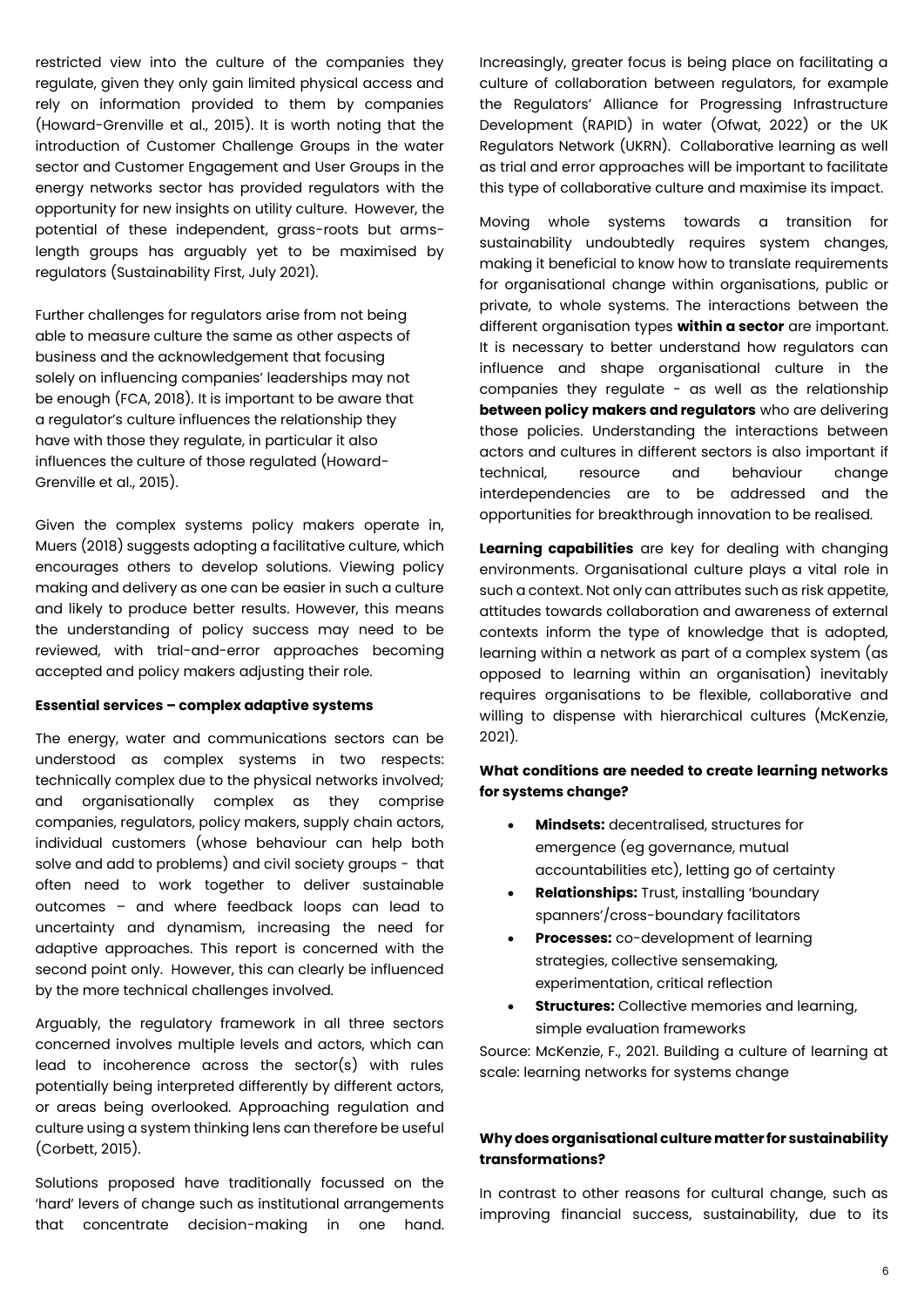holistic nature, permeates organisations as a whole. Therefore, if organisations want to be truly sustainable in the way they conduct business, regulate business or make policy, cultural change for sustainability is essential (Fietz and Günther, 2021; Linnenluecke and Griffiths, 2010; Network for Business Sustainability, 2010).

Organisations often seek to adopt sustainability via strategic measures, or through adopting specific structures and processes. In so doing, sustainability is still often viewed as an "add-on" rather than integral part of the organisation's modus operandi. This is in stark contrast to the fact that to be truly meaningful, sustainability considerations need to affect decisions and processes in every part of an organisation. It is unsurprising that failing to account for cultural changes when adopting sustainability is a main cause of failure (Fietz and Günther, 2021).

### **Sustainability and culture change**

As with other culture change initiatives, to be successful, sustainability considerations need to be aligned with an organisation's strategy, purpose and values. However, sustainability can be different to other culture change activities:

- **Integrated approach necessary:** To be truly sustainable, business models, policies and procedures, and approaches to regulations/policy-making may also need to change substantially. A sustainability culture needs to be embedded across the whole organisation, shaping recruitment, reward and incentives.
- **New metrics** and assurance processes needed: The decision to adopt sustainability approaches is often caused by external social, environmental and economic pressures, with costs and benefits not always obvious. For these wider pressures to be reflected in decision making and organisational culture requires new metrics, ways of reporting and demonstrating assurance (Sustainability First, 2020).
- **New skills to navigate trade-offs**: Sustainability often requires navigating difficult social, environmental and economic trade-offs, balancing competing interests and seeking common ground. This requires an approach which focuses the business above and beyond compliance to also take account of the wider external context.
- **Dynamism,** flexibility and iteration essential: Sustainability by its nature is an ongoing process and a challenge that is continually

changing. Social and environmental issues are not static but subject to complex relationships and feedback loops. Sustainability therefore requires an adaptive and flexible culture and an iterative approach to change, that accepts appropriate failure.

- **Recognition of wider levers** for change for sustainability: These can often be found outside organisations, such as within a company's supply chain or with key stakeholders such as NGOs.
- **Greater focus on collaboration**: Interorganisational collaboration is often important for sustainability. This requires far greater focus on partnerships working and ensuring the fair share of risk and reward.
- **Leadership & Facilitation:** Given sustainable approaches may require working across silos, culture change initiatives for sustainability often require working out who is best placed to lead on what, who can facilitate change and learning and a willingness to proactively address issues around roles and responsibilities.

Various proposals have been put forward as to how to change organisational cultures to drive sustainability:

- **Values**: Change the values the organisation embraces to reflect the requirements of sustainability. Concrete suggestions are extremely scarce, but so far have tended to acknowledge environmental values (Fietz and Günther, 2021). There is a question as to whether values underpinning environmental principles (such as the polluter pays principle) may also be helpful when considering the delivery of social outcomes**.**
- **Fostering an open learning culture:** Learning is widely acknowledged as being key for organisational change. As explored above, learning networks for systems change may also be important.
- **Engagement and governance:** More inclusive processes, including meaningful stakeholder engagement and robust governance, which reflects the diversity of stakeholders impacted by the organisation's work, are important to enable the insights, knowledge and culture that will foster sustainability. This is particularly the case around the delivery of fair outcomes, public purpose and the social aspects of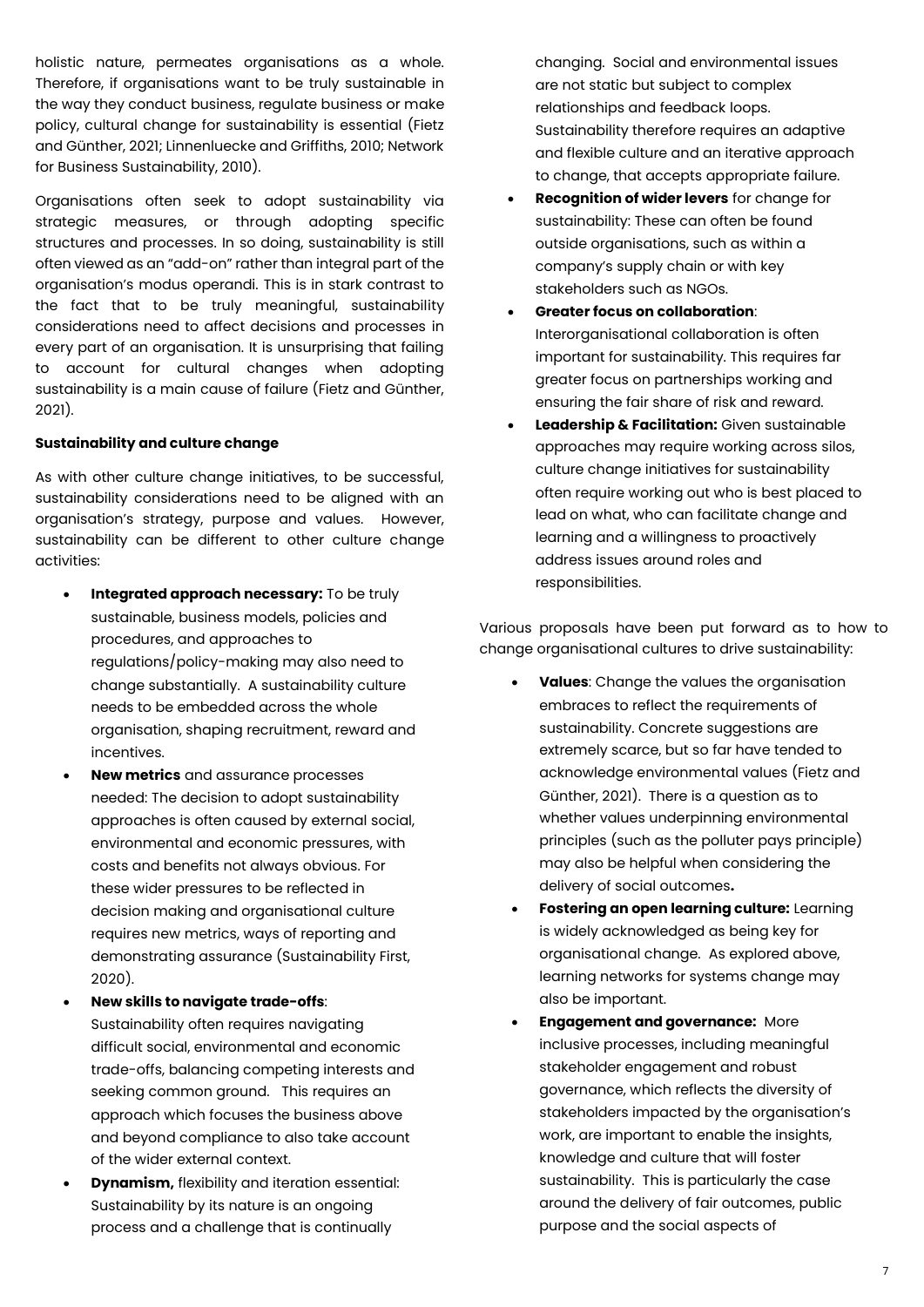sustainability (Sustainability First, September 2021).

- **Safe spaces:** These can help encourage an innovation culture, fast failure and build trust between different actors. They are particularly important when it comes to culture change and sustainability when success can often only be achieved by different actors working together and over time (Sustainability First, September 2021).
- **Compelling narratives and stories**: Including sustainability into an organisation's storytelling in order to normalize and legitimize it within its culture is important to embed change (Tilley, 2019).

Cultural change is **often limited to using "words" [about cultural change], when in reality it is concrete actions that need to be taken**; ... it is important to understand incentives for decisions"<sup>2</sup>

Regulators aiming to influence companies' organisational cultures or policy makers seeking to provide frameworks for sustainability need to consider their own cultures (Hallsworth and Rutter, 2011; Howard-Grenville et al., 2015). Our Sustainability Principles project is focused on this issue: how to align cultures and principles between these different actors to better support the transformational shift towards sustainability now taking place.

## **How might sustainability principles support cultural change in essential services?**

The following proposals begin to set out how sustainability principles may support cultural change in essential services:

- **Make values and principles real**: Any change effort needs to be guided by a minimum number of values. These can also be framed as principles (e.g. collaboration). It is crucial to underpin such principles with tangible stories to make them accessible for different actors, often operating in different silos, as well as at different hierarchical levels.
- **Use principles to focus on what a sustainability culture might look like**: The literature review shows that theories about organisational culture for sustainability are in their infancy. Principles focused on sustainability may help shift from rather

generic values needed for organisational cultural change to more specific values for culture for sustainability.

• **Link principles to systems learning** and systems change: The organisational cultural pre-conditions for systems learning are well outlined by McKenzie (2021). However, the link to sustainability is not clearly in scope. Sustainability principles could be designed to not only guide organisational culture of the systems' actors, but also of the whole learning network of the whole system.

## **Summary**

Organisational culture in corporations is wellresearched, but the huge variety of definitions can make the area inaccessible or too academic for any practical application. At the same time, organisational culture in policy makers and regulators, as well as the implications of culture for the interaction between regulator and regulated, is far less established.

Conceptualisations of organisational culture for sustainability are vague, making it difficult to draw on existing knowledge in practice. Much of the research identified in this area for this report has a rather generic focus on cultures facilitating organisational change triggered by (often external) pressures to move towards implementing sustainability into working practices.

Principles provide an opportunity to make the necessary changes in culture tangible. Principles can provide the basis for stories about the transformation for sustainability in sectors such as energy, water and communications. Sustainability principles may provide support in defining the understanding of what is meant by an organisational culture for sustainability. Moreover, they may be used to derive cultural pre-conditions for the necessary systems change; a culture of learning in particular. Last, principles could help regulators, policy makers and companies navigate the complexities in these sectors for a more sustainable future.

<sup>&</sup>lt;sup>2</sup> Excerpt from interview with senior professional of a global consultancy firm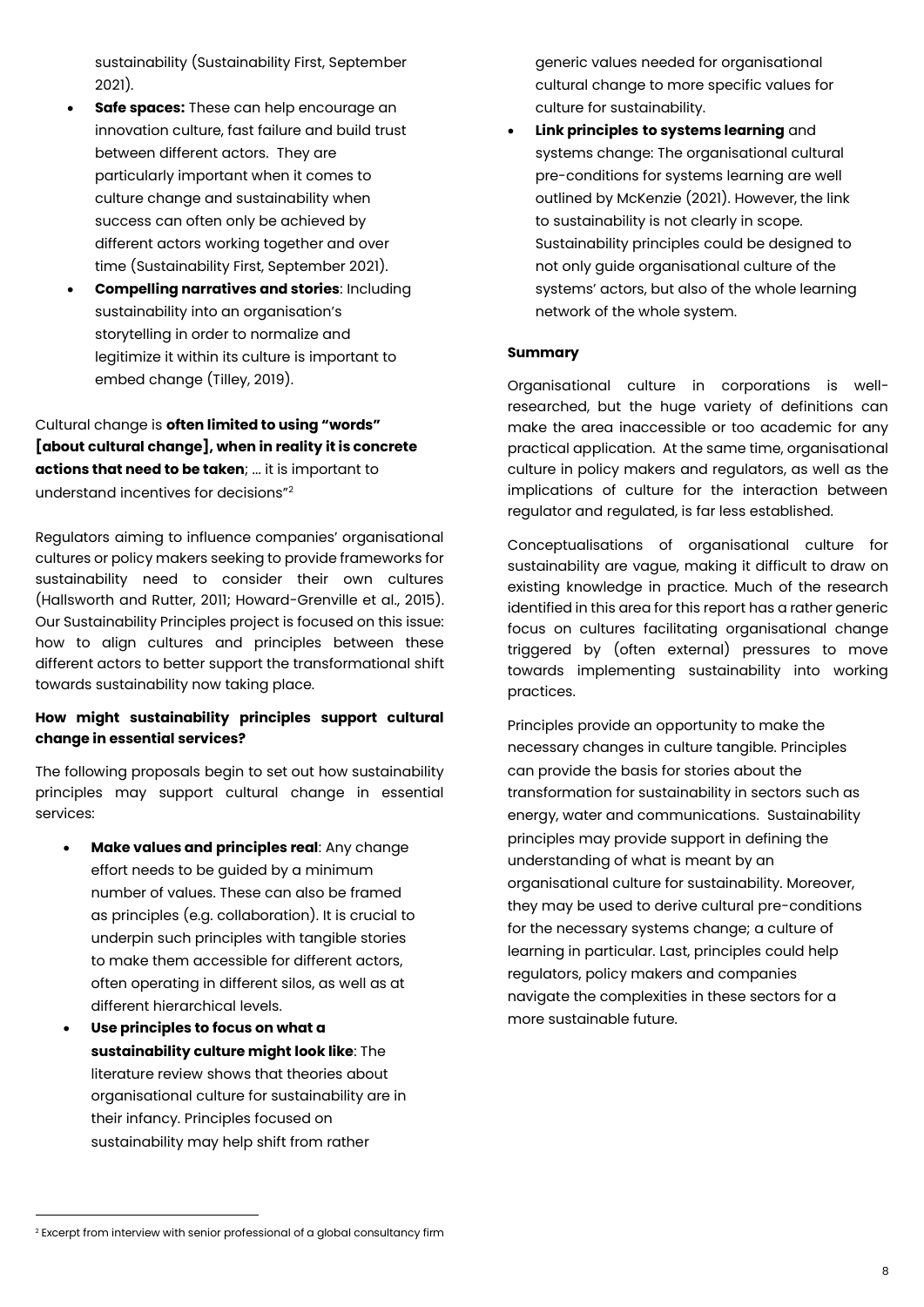## **Annexe**

Three frameworks for understanding organisational culture:

- 1. **Values based frameworks**: Schein sees organisational culture as three interacting layers: 1 basic assumptions, 2 values and 3 artifacts. Basic assumptions are the subconscious beliefs about reality of an organisation's members. Values are the social principles, goals and rationalisations people share. They must have stood the test of time and work. The third layer comprises visible manifestations of culture, so called "artifacts". They include: behaviour, rituals, stories, language, objects such as dress, logos, products, and can be observed Schein (1985).
- 2. **Cognitive frameworks**: This approach views organisational culture as constructed by its members through subjective interpretations of reality. The meaning of artifacts depends on their context and the interpretation is more important than the artifacts themselves (Geertz, 1973). Members use cognitive structures to interpret information, so-called "frames" e.g.: Who tells the story in reports: Whose pictures are shown? Interpretations of the same observable artifacts may vary, so organisational culture is no longer seen as uniform. 'One way to interpret culture this way is to think in terms of stories: not only is the content important but crucially who tells stories and how listeners respond (Boje, 1991).'
- 3. **Frameworks reflecting patterns of behaviour**: Culture can also be seen as a set of patterned behaviours or actions (Howard-Grenville et al., 2015; Swidler, 1986). This explains culture through socially accepted actions rather than guided by intangible, subconscious values or cognitive frames; members are active contributors to culture. The same action, such as stories, symbols, roles, may be used for different means. In this view, organisational culture is less an attribute that can be managed but rather the way an organisation is.

It is worth remembering that each framework has advantages and shortcomings as organisational culture is a complex topic. In particular, they each point to different approaches to changing an organisation's culture.

## **References**

- Atkins et al., 2020. Building a Healthy "Corporate Culture" Global Regulatory Trends and What All Directors Need to Do. Oxford Business Law Blog. Faculty of Law. URL https://www.law.ox.ac.uk/business-lawblog/blog/2020/10/building-healthy-corporate-culture-global-regulatory-trends-and-what (accessed 12.20.21).
- Boje, D., 1991. The Storytelling Organisation: A Study of Story Performance in an Office- Supply Firm. Adm. Sci. Q. 36, 106. https://doi.org/10.2307/2393432
- CIPD, 2016. A duty to care? Evidence of the importance of organisational culture to effective governance and leadership. Research report.

CIPD, 2020. Organisational Culture and Cultural Change | Factsheets URL

https://www.cipd.co.uk/knowledge/culture/working-environment/organisation-culture-change-factsheet (accessed 12.20.21).

- CIPD, 2021. Change Management | Factsheets. CIPD. URL
- https://www.cipd.co.uk/knowledge/strategy/change/management-factsheet (accessed 12.21.21).
- Corbett, A., 2015. A Systems Approach to Regulatory Excellence. Penn Program on Regulation.
- FCA, 2018. Transforming Culture in Financial Services. Discussion Paper DP18/2.
- Fietz, B., Günther, E., 2021. Changing Organisational Culture to Establish Sustainability. Control. Manag. Rev. 65, 32–40. https://doi.org/10.1007/s12176-021-0379-4
- Geertz, 1973. The interpretation of cultures: Selected essays. New York: Basic Books.
- Groysberg, B., Lee, J., Price, J., Cheng, J.Y.-J., 2018. The Leader's Guide to Corporate Culture. Harvard Business Review.

Hallsworth, M., Rutter, J., 2011. Making Policy Better. Improving Whitehall's core business. Institute for Government. Howard-Grenville, J., Bertels, S., Boren, B., 2015. What Regulators Need to Know About Organisational Culture. Penn

Program on Regulation.

- Linnenluecke, M.K., Griffiths, A., 2010. Corporate sustainability and organisational culture. J. World Bus., Sustainable Business 45, 357–366. https://doi.org/10.1016/j.jwb.2009.08.006
- Leslie & Tilley, 2004. Organizing for effectiveness in the public sector. Traditional public-sector organisations can be redesigned to perform more successfully—even when market forces are lacking. The McKinsey Quarterly 2004 Number 4, p. 104 - 113.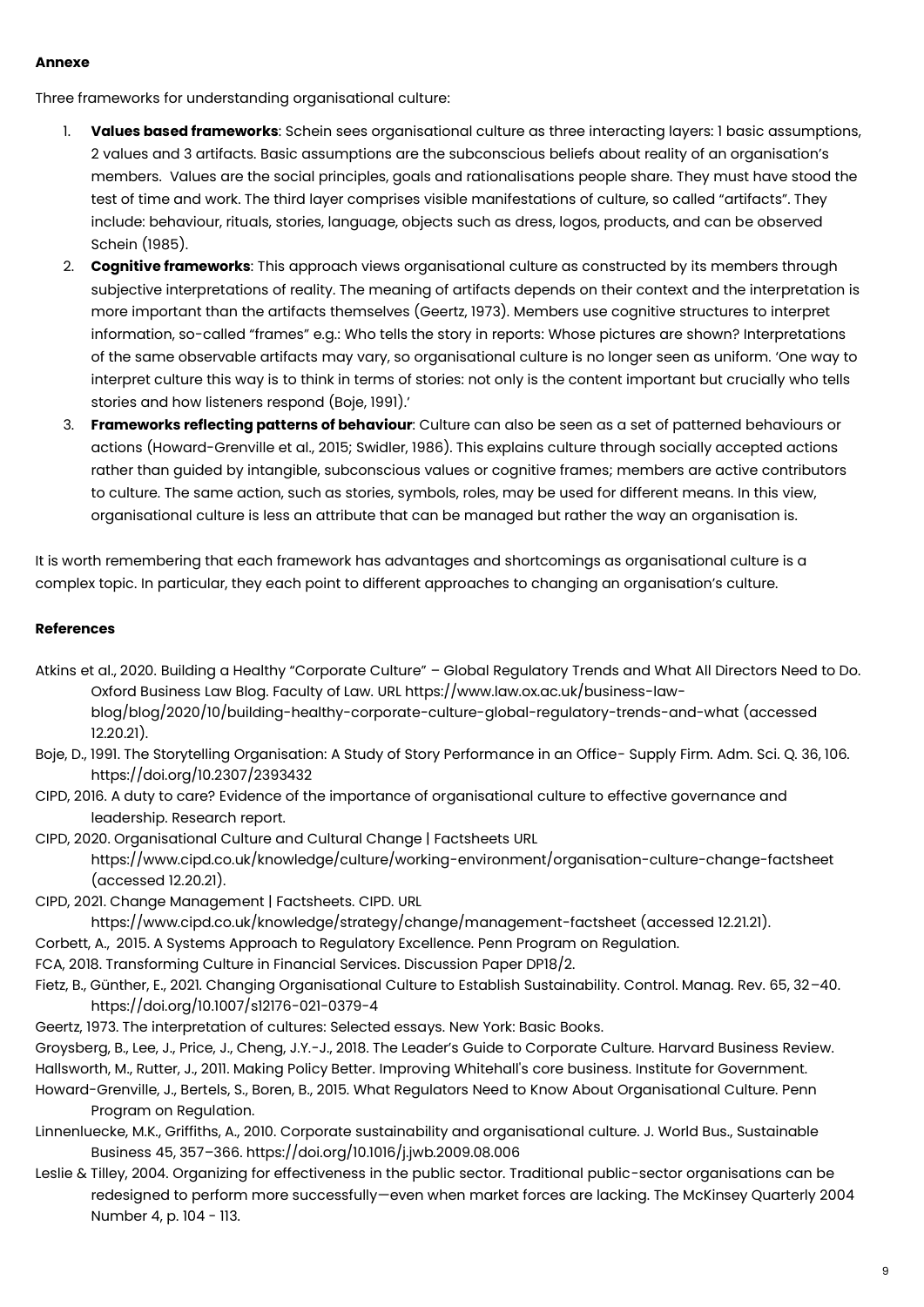- MCG, 2018. Delivering for citizens. How to triple the success rate of government transformations. The McKinsey Center for Government (MCG). Discussion Paper. June 2018.
- McKinsey, 2019. Putting people first in public-sector transformations. URL https://www.mckinsey.com/industries/publicand-social-sector/our-insights/putting-people-at-the-heart-of-public-sector-transformations (accessed 12.20.21).
- McKenzie, F., 2021. Building a culture of learning at scale: learning networks for systems change. Prepared by Orange Compass for the Paul Ramsay Foundation.
- Muers, S., 2018. Culture, Values and Public Policy. Institute for Policy Research. University of Bath.
- Network for Business Sustainability, 2010. Embedding sustainability in organisational culture. A Systematic Review of the Body of Knowledge.
- Ofgem, 2021. Action plan on financial resilience. https://www.ofgem.gov.uk/publications/action-plan-retail-financialresilience
- Ofwat, 2019. Board leadership, transparency and governance principles. https://www.ofwat.gov.uk/publication/board-leadership-transparency-and-governance-principles/
- Ofwat, 2022. RAPID https://www.ofwat.gov.uk/regulated-companies/rapid/aboutrapid/#:~:text=The%20Regulators%27%20Alliance%20for%20Progressing,Drinking%20Water%20Inspectorate%20 (DWI).
- O'Riordan, J., 2015. Organisational culture and the public service. State of the public service series, Research Paper No 16. IPA An Foras Riarachain Institute of Public Administration.
- Pennington, L.K., 2014. Impact of Organisational Culture on Sustainability Endeavours: The Real Story of Sustainability. Thesis.
- PricewaterhouseCoopers, 2018. Where organisational culture is headed. PwC. URL
- https://www.strategyand.pwc.com/gx/en/insights/2018/global-culture-survey.html (accessed 12.21.21). Sasse, T, and Norris, E., 2019. Moving On. Institute for Government
- https://www.instituteforgovernment.org.uk/sites/default/files/publications/IfG\_staff\_turnover\_WEB.pdf Schein, 1985. Coming to a New Awareness of Organisational Culture, Sloan Management Review, 25:2 (1985: Winter) p.3 Sustainability First, 2020. Sustainability metrics in public
	- utilities. [https://www.sustainabilityfirst.org.uk/images/publications/fair\\_for\\_the\\_future/25191\\_Sustainability\\_F](https://www.sustainabilityfirst.org.uk/images/publications/fair_for_the_future/25191_Sustainability_First_sustainability_metrics_report_v9.pdf) [irst\\_sustainability\\_metrics\\_report\\_v9.pdf](https://www.sustainabilityfirst.org.uk/images/publications/fair_for_the_future/25191_Sustainability_First_sustainability_metrics_report_v9.pdf)
- Sustainability First, July 2021. How engagement can maximise public value in the essential services of energy and water. [https://www.sustainabilityfirst.org.uk/images/publications/other/How\\_engagement\\_can\\_maximise\\_p](https://www.sustainabilityfirst.org.uk/images/publications/other/How_engagement_can_maximise_public_value_in_the_essential_services_of_water_and_energy.pdf.pdf) [ublic\\_value\\_in\\_the\\_essential\\_services\\_of\\_water\\_and\\_energy.pdf.pdf](https://www.sustainabilityfirst.org.uk/images/publications/other/How_engagement_can_maximise_public_value_in_the_essential_services_of_water_and_energy.pdf.pdf)
- Sustainability First, September 2021. Balancing act. How to align social and environmental interests in the UK in the light of the pandemic and the pursuit of net zero.
	- https://www.sustainabilityfirst.org.uk/images/publications/presentations/Balancing\_Act\_BIEE\_Paper.pdf <https://doi.org/10.2307/2095521>
- Swidler, A., 1986. Culture in Action: Symbols and Strategies. Am. Sociol. Rev. 51, 273–286.
- Tilley, C., 2019. Incorporating sustainability into business decisions: how organisations choose to build a better world. Thesis.